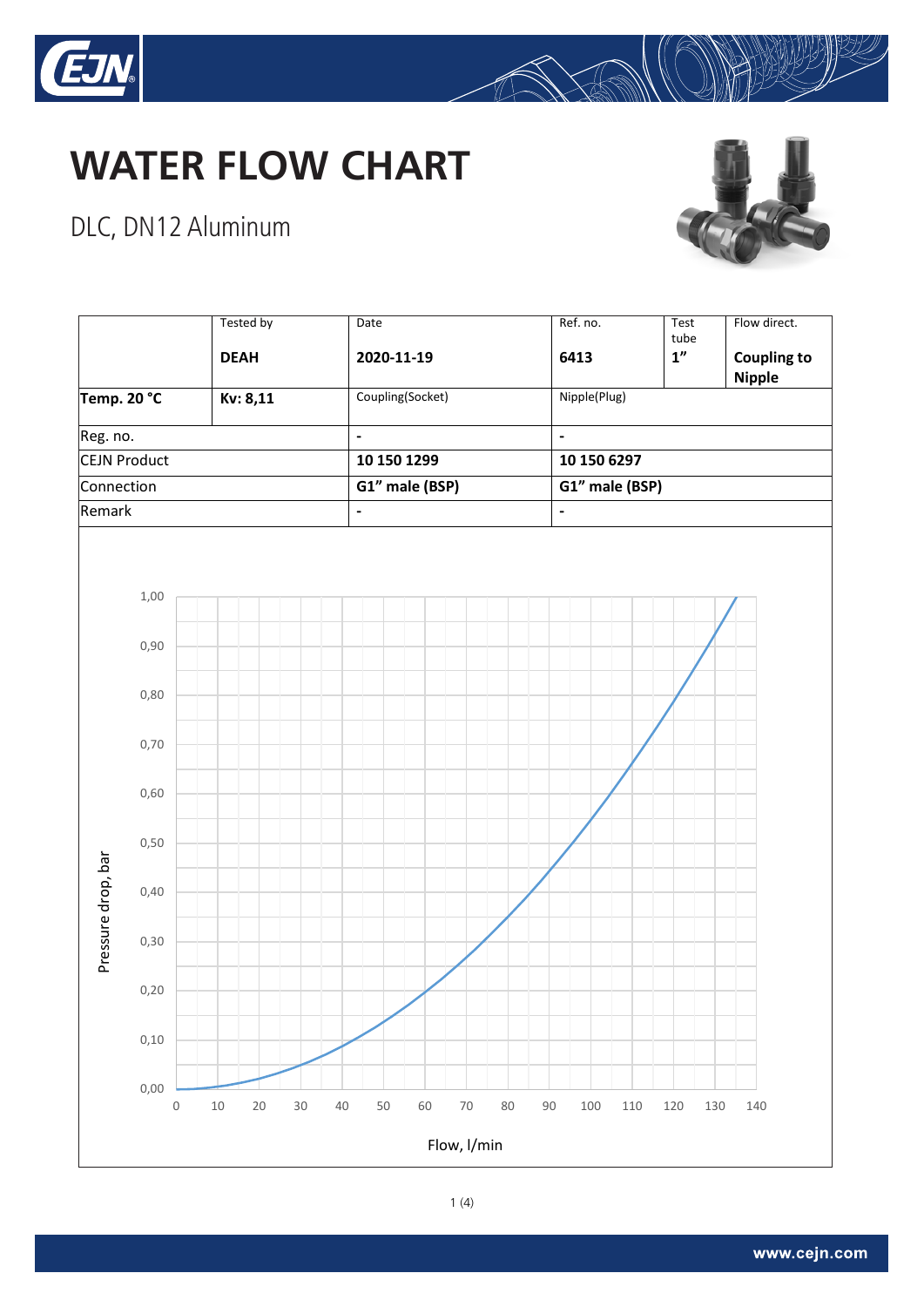



## DLC, DN12 Aluminum





 $\mathbb{R}$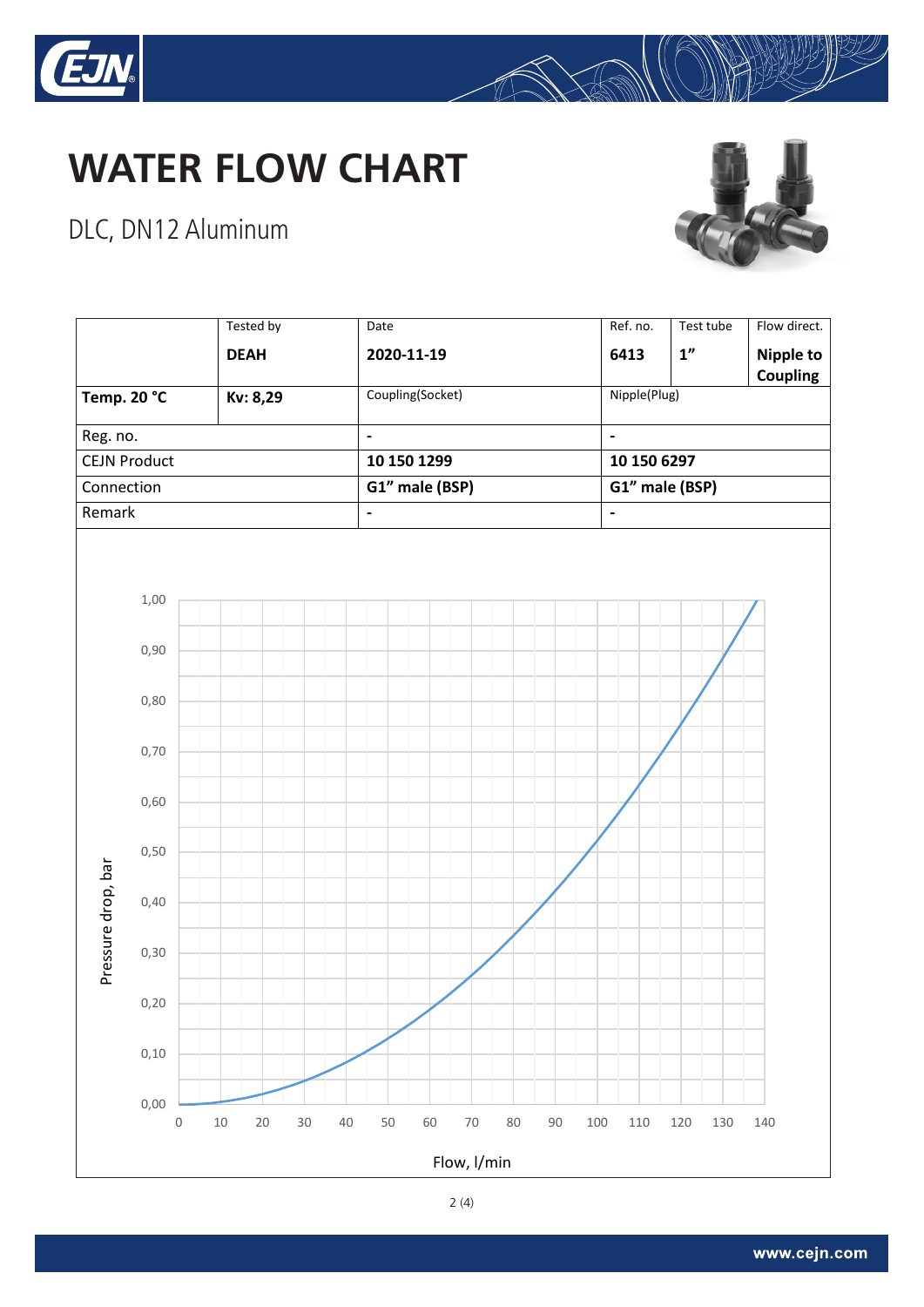



# DLC, DN12 Aluminum





 $\bigotimes$